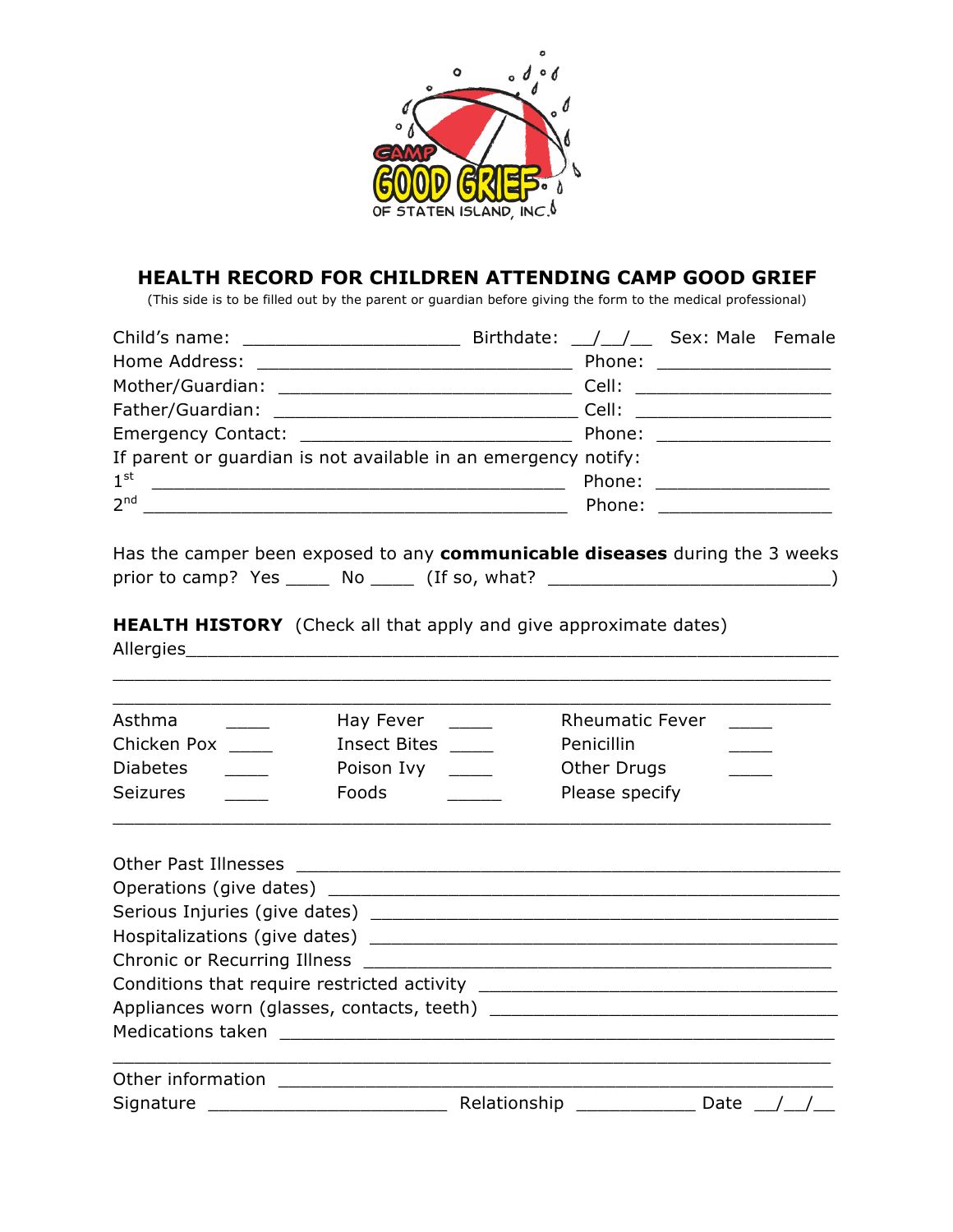## **PHYSICAL EXAMINATION**

**(Filled out by the physician/ physician's assistant – please note all appropriate additional information) The purpose of this health record is to provide the staff with pertinent information which will help to serve the needs of this child while in camp.**

**IMMUNIZATION HISTORY** (This is a record of the dates of basic immunization and most recent booster doses)

| DTAP, DTP, DT, TD |                                                                                                       |             |                                        |                                                             | Date __________ Date _________ Date _________ Date _________ Date ________  |
|-------------------|-------------------------------------------------------------------------------------------------------|-------------|----------------------------------------|-------------------------------------------------------------|-----------------------------------------------------------------------------|
| Polio             |                                                                                                       |             |                                        |                                                             | Date __________ Date _________ Date ________ Date ________ Date ________    |
| MMR               |                                                                                                       |             |                                        | Date _____________ Date ___________ Date _________          |                                                                             |
|                   | Hemophilus Influenzac type b (Hib) Date __________ Date _________ Date ________ Date ________         |             |                                        |                                                             |                                                                             |
| Hepatitis B       |                                                                                                       |             |                                        | Date __________ Date _________ Date _________ Date ________ |                                                                             |
| Varocella         |                                                                                                       |             | Date ________________ Date ___________ |                                                             |                                                                             |
| Pneumonococal     |                                                                                                       | <b>Date</b> |                                        |                                                             |                                                                             |
| Conjugate (PCV)   |                                                                                                       |             |                                        |                                                             | Date __________ Date __________ Date _________ Date _________ Date ________ |
| Other             |                                                                                                       |             |                                        |                                                             | Date _________ Date _________ Date ________ Date ________ Date ________     |
|                   |                                                                                                       |             |                                        |                                                             |                                                                             |
|                   | Height _________ Weight __________ Blood Pressure __________ Posture & Spine ________ Throat ________ |             |                                        |                                                             |                                                                             |
|                   | Nose ______________ Teeth _____________ Abdomen _____________ Hernia ____________ Feet ___________    |             |                                        |                                                             |                                                                             |
|                   |                                                                                                       |             |                                        |                                                             |                                                                             |
|                   | Ears ________________ Hearing ______________                                                          |             |                                        |                                                             |                                                                             |
|                   | Hemoglobin Test (Date) ____________________________                                                   |             |                                        |                                                             | Urinalysis (Date) ______________________________                            |
|                   |                                                                                                       |             |                                        |                                                             |                                                                             |
|                   |                                                                                                       |             |                                        |                                                             |                                                                             |
|                   |                                                                                                       |             |                                        |                                                             |                                                                             |
|                   |                                                                                                       |             |                                        |                                                             |                                                                             |
|                   | Allergy (Specify)__________                                                                           |             |                                        |                                                             |                                                                             |

Recommendations and restrictions while at camp \_\_\_\_\_\_\_\_\_\_\_\_\_\_\_\_\_\_\_\_\_\_\_\_\_\_\_\_\_\_\_\_\_\_

Special Diet\_\_\_\_\_\_\_\_\_\_\_\_\_\_\_\_\_\_\_\_\_\_\_\_\_\_\_\_\_\_\_\_\_\_\_\_\_\_\_\_\_\_\_\_\_\_\_\_\_\_\_\_\_\_\_\_\_\_\_\_\_\_\_\_\_\_\_\_\_\_\_

Medication (dose, route of administration and when it should be administered \_\_\_\_\_\_\_\_\_\_\_\_\_\_\_\_\_\_\_\_\_\_

General Appraisal:

I have examined the person herein described, reviewed his/her health history and it is my opinion that he/she is physically able to engage in camp activities, except as noted above.

\_\_\_\_\_\_\_\_\_\_\_\_\_\_\_\_\_\_\_\_\_\_\_\_\_\_\_\_\_\_\_\_\_\_\_\_\_\_\_\_\_\_\_\_\_\_\_\_\_\_\_\_\_\_\_\_\_\_\_\_\_\_\_\_\_\_\_\_\_\_\_\_\_\_\_\_\_\_\_\_\_ \_\_\_\_\_\_\_\_\_\_\_\_\_\_\_\_\_\_\_\_\_\_\_\_\_\_\_\_\_\_\_\_\_\_\_\_\_\_\_\_\_\_\_\_\_\_\_\_\_\_\_\_\_\_\_\_\_\_\_\_\_\_\_\_\_\_\_\_\_\_\_\_\_\_\_\_\_\_\_\_\_

\_\_\_\_\_\_\_\_\_\_\_\_\_\_\_\_\_\_\_\_\_\_\_\_\_\_\_\_\_\_\_\_\_\_\_\_\_\_\_\_\_\_\_\_\_\_\_\_\_\_\_\_\_\_\_\_\_\_\_\_\_\_\_\_\_\_\_\_\_\_\_\_\_\_\_\_\_\_\_\_\_

\_\_\_\_\_\_\_\_\_\_\_\_\_\_\_\_\_\_\_\_\_\_\_\_\_\_\_\_\_\_\_\_\_\_\_\_\_\_\_\_\_\_\_\_\_\_\_\_\_\_\_\_\_\_\_\_\_\_\_\_\_\_\_\_\_\_\_\_\_\_\_\_\_\_\_\_\_\_\_\_\_ \_\_\_\_\_\_\_\_\_\_\_\_\_\_\_\_\_\_\_\_\_\_\_\_\_\_\_\_\_\_\_\_\_\_\_\_\_\_\_\_\_\_\_\_\_\_\_\_\_\_\_\_\_\_\_\_\_\_\_\_\_\_\_\_\_\_\_\_\_\_\_\_\_\_\_\_\_\_\_\_\_

| Signature Physician / Physician's Assistant |                     | Print Name |
|---------------------------------------------|---------------------|------------|
| Phone                                       | Address             |            |
| Zip Code                                    | Date of Examination |            |